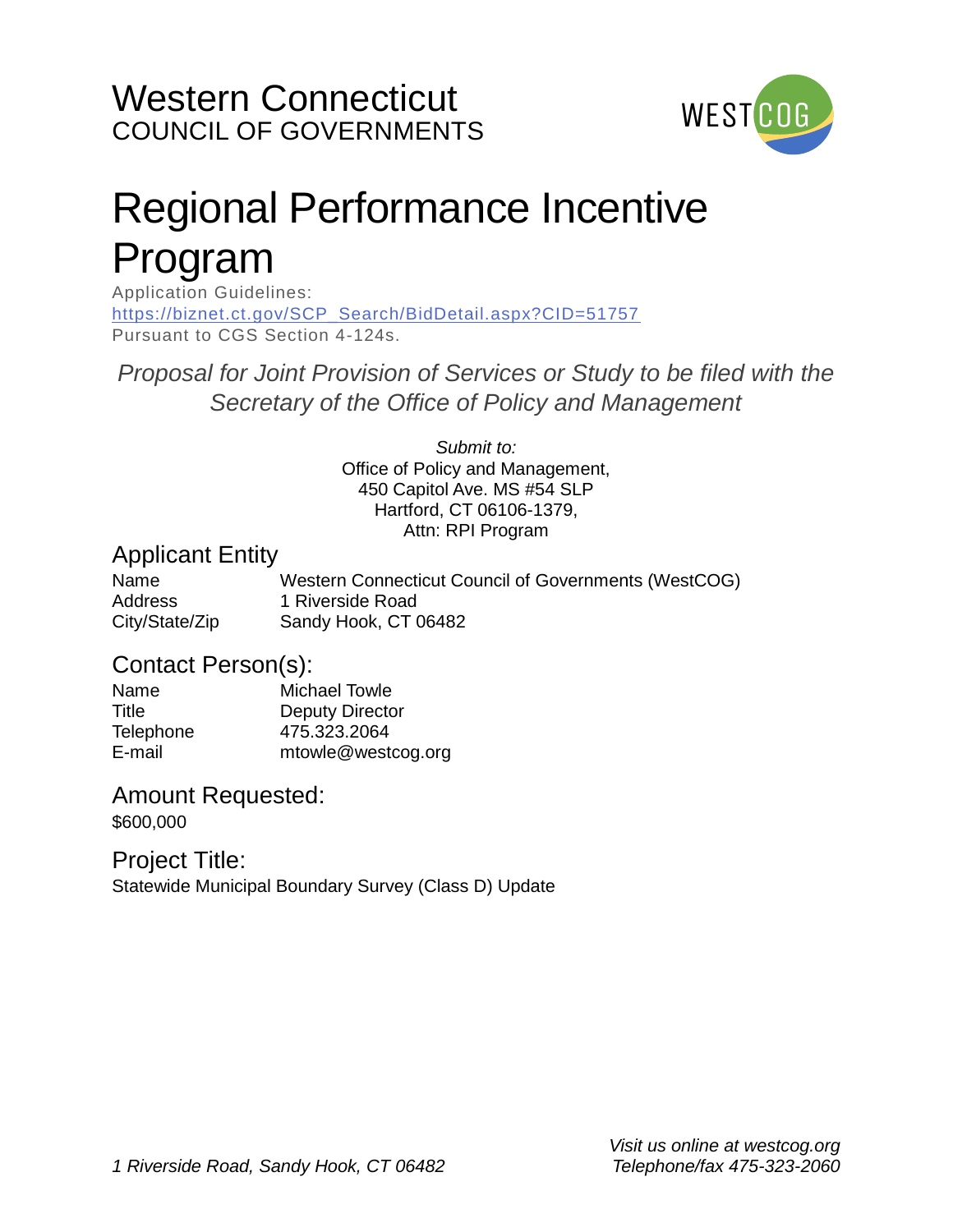## Required Proposal Elements (A-F, L, M):

#### (A) Description

The project will create a statewide municipal boundary layer that meets Class D survey standards, as defined Sec. 20-300b-11 of the Regulations of Connecticut State Agencies. Connecticut state and local governments currently use a variety of boundary layers, most of which are not based on survey, and often differ among municipalities. As a result, GIS applications are often grossly inaccurate, placing the boundary up to a quarter mile from where it should stand, and acreage is often depicted as being in two municipalities or no municipality.

The project will rectify this by establishing a single municipal boundary based on survey (class D), consistent with the FGDC Content Standard for Digital Geospatial Metadata, that to be shared among all governments (state, regional, and local) in Connecticut. Agreement on and use of a single set of municipal boundaries is a prerequisite for effective intergovernmental data sharing, pooling of state and municipal data, and sharing of GIS and spatially-aware IT resources. Once the boundaries are developed, it is expected that municipal layers will be adjusted as needed to conform to reflect the boundaries. When this process is complete, it will be possible to 'stitch' together parcel data from all municipalities in Connecticut to create a statewide parcel map, from which a single, state parcel data set can be built.

Note that boundary layer created under this project is intended to be enduring; modification to it will only be necessary in the event of a change in municipal or state boundaries, or in a change to state regulations that render existing surveys invalid.

While the project will cover and benefit the entire state, for administrative efficiency, the state's regions have agreed for WestCOG to act as the applicant and manager for the project.

#### (B) Need

This project is a foundational and necessary step for the creation of a statewide property datasets and for the proper scaling of GIS applications across municipal boundaries. Discrepancies in current datasets produce errors that impede the deployment and use of GIS applications of interest to municipalities, the private sector, and, potentially, the state. The inability to roll out GIS on a broad basis results in higher costs and delays, both for public and private actors, as compared to other states and regions, which have uniform data sets and have rolled out advanced GIS in internal and in public-facing applications.

The project will replace both the municipal boundaries defined by CT DEP and those defined by Connecticut municipalities. The DEP boundaries are of insufficient accuracy for many purposes; the municipal boundaries often were created in isolation from one another and thus disagree. These discrepancies (grossly incorrect boundary siting, unclaimed land, and doubly claimed land), force users to fall back on paper documents and processes at significant cost, and disincentivize data authors from creating more advanced datasets. (Existing data, with their numerous errors, are a poor framework onto which to hang additional data and build applications.)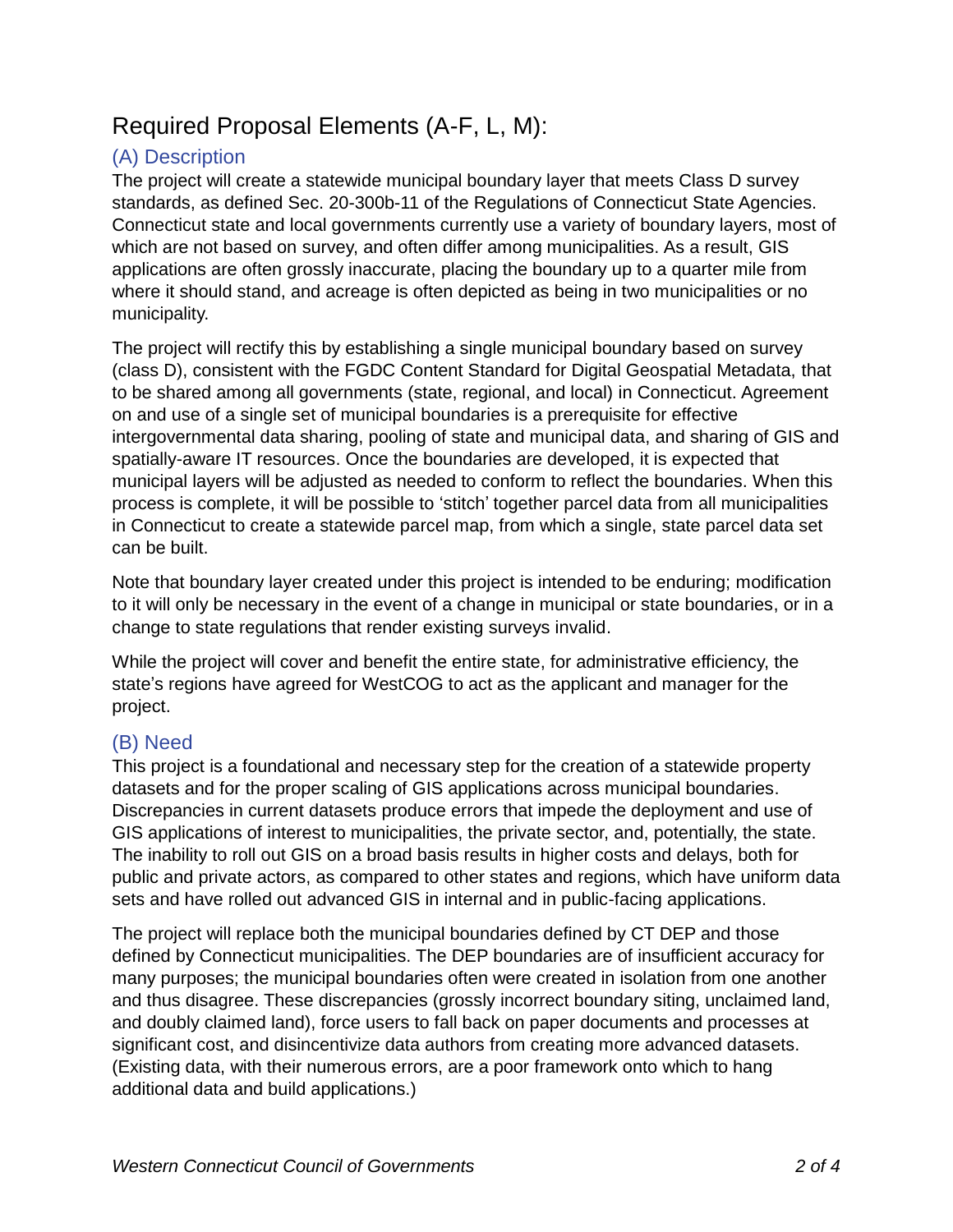The project will create all-new municipal boundaries for the Capitol, Connecticut Metropolitan, Naugatuck Valley, Northwest Hills, South Central, and Western Connecticut Planning Regions. Boundaries have already been updated to class D for the remaining regions (Lower Connecticut River Valley, Northeastern Connecticut, and Southeastern Connecticut), demonstrating the feasibility of this project; however, these regions' boundaries with their neighbors must still be created and will be included in this project.

#### (C) Method of Delivery

WestCOG will act as fiduciary for the grant administration and will manage procurement and contracting on behalf all regions. Each COG will monitor consultant performance within its respective region.

Once grant funding is received, WestCOG, in coordination with participating COGs, will issue a request of proposals and will chose and enter into a contract with a qualified consultant(s), to define municipal boundaries to Class D survey standards. Consistent with class D standards, the consultants will review existing survey documents and, as needed, on-ground monumentation. Once the consultant completes work, the data will be provided to the COGs, which will review the products with their member communities and provide feedback as needed. Once consensus on boundaries has been reached, the new, seamless municipal boundaries will be provided to OPM and DEEP for distribution to state agencies and dissemination through online portals, as well as shared with all COGs, municipalities, and relevant major data vendors/users.

#### (D) Responsible Entity

Western Connecticut Council of Governments will oversee delivery of the service via management of the project and the respective consultant(s). Partner COGs will be involved as described above.

#### (E) Recipients Population(s)

Public users of the data include federal and state agencies, Councils of Governments, and municipalities. Public uses include economic development; planning; emergency preparedness and response; rights-of-way acquisition; and fiscal impact analyses; and environmental studies. Private users include data providers; real estate developers and buyers/sellers; site selectors; engineers and architects; shipping and logistics.

#### (F) Economies of Scale

Savings are achieved in three ways: first, because each boundary between a pair of municipalities will be jointly created, rather than individually created by each of the two municipalities, a savings of at least 50% is obtainable; second, because lines will be agreed on by all abutting municipalities, no future disagreements—and costs to address them—will emerge; and third, advantageous prices are expected to be obtained through bulk purchase.

The data produced by the project will create savings for future users across a range of fields, by enabling the deployment of GIS applications (e.g., electronic field reporting, online permitting, asset management systems, and spatially-aware enterprise resource planning) that eliminate costly paper processes and spatially integrate currently separate digital